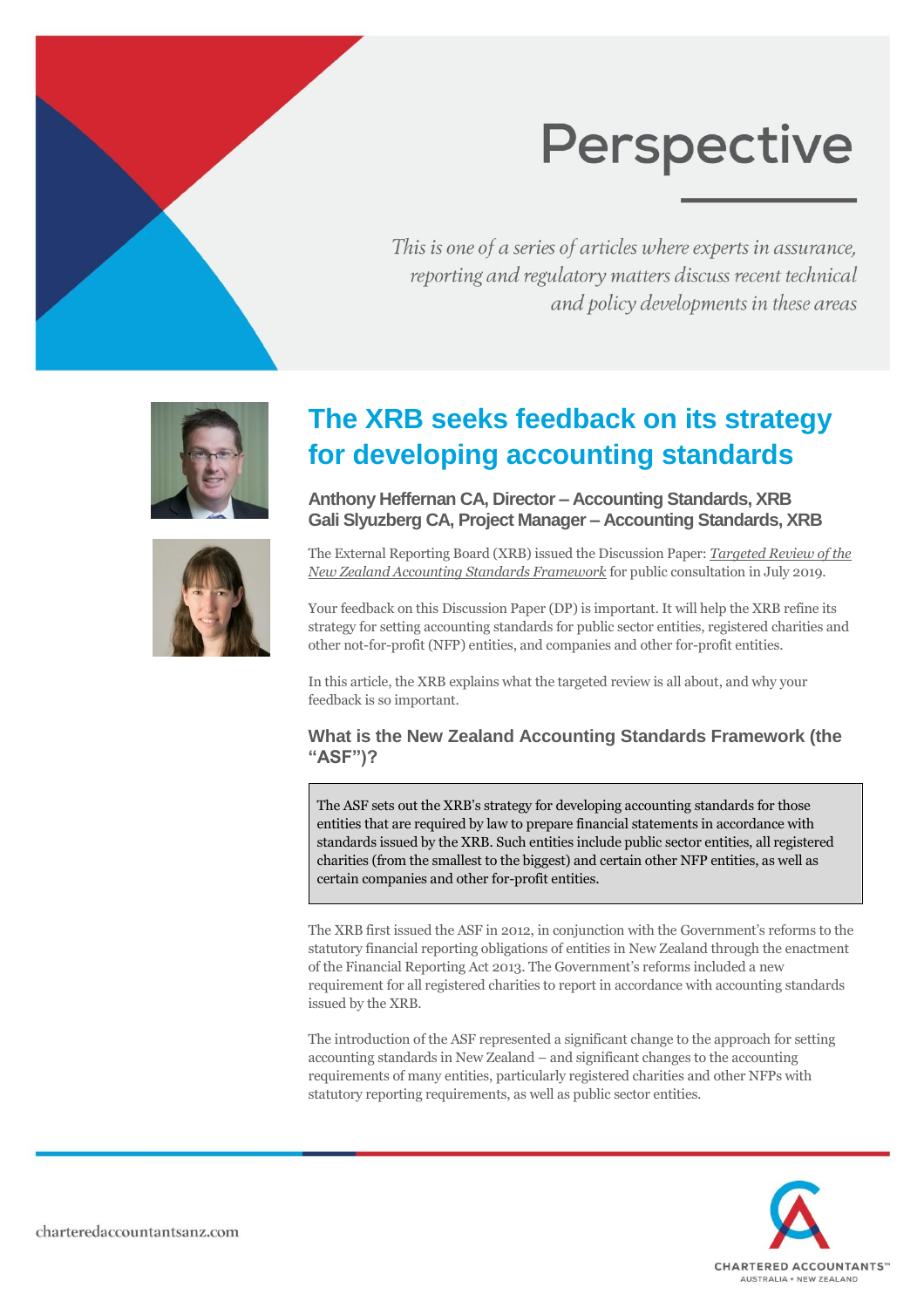The ASF has two underlying objectives.

- 1. To **meet user needs** by recognising that the user information needs of a for-profit entity will be different from those of a Public Benefit Entity (PBE); and
- 2. To **balance the costs and benefits** of reporting by establishing a tiered approach that provides for different accounting requirements based on the size and nature of an entity.

Targeted Review of New Zealand **Accounting Standards Framework** XRB is undertaking a targeted review of the New Zealand

and is fit for purpose for the future

inting Standards Fr

MULTI-SECTOR<br>APPROACH

MULTI-TIERED

NEW ZEALAND ACCOUNTING STANDARDS FRAMEWORK

Different requirements for:<br>• For-profit entities; and

· PBEs (NFPs and Public Sector)

For-profit entities - 2 tiers

For-profit entities - based on IFRS PBEs - based primarily on IPSA!<br>(Tiers 1 and 2) and XRB's Simple<br>Format Reporting Requirements<br>(Tiers 3 and 4)

+  $PBEs - 4$  tiers

work to ensure it is operating as intended

THE FOCUS<br>OF THIS REVIEW

after the first

When the ASF was first introduced in 2012, it was built around three key elements — a **multi-sector**, **multistandards**, **tiered** approach.

This was a significant departure from the previous sectorneutral, "one size fits all" approach to developing accounting standards.

The ASF uses International Financial Reporting Standards (**IFRS**) for developing accounting standards for for-profit entities, and International Public Sector Accounting Standards (**IPSAS**) as the base for developing accounting standards for PBEs (being those entities with a focus on the delivery of goods and services for social or community benefit).

In addition, the ASF introduced Simple Format Reporting Requirements for Tier 3 and Tier 4 PBEs, to balance the costs and benefits of reporting by smaller entities.

### **Why is the XRB conducting a Targeted Review of the ASF?**

Now that the ASF has been effective for 4-5 years for many entities, the XRB considers it timely and important to **"check-in"** with stakeholders, to receive feedback on whether the ASF is functioning as anticipated and is achieving its original objectives.

The XRB considers it is too soon to conduct a first-principles review of the ASF, but is keen to receive feedback on where refinements can be made.

- The key objectives of the ASF are to check-in on whether:
- (a) the ASF is functioning as anticipated and achieving its desired objectives;
- (b) there are any unintended consequences or concerns to date arising from the implementation of the ASF; and
- (c) any refinements are needed in response to any new developments or emerging issues since the ASF was first developed.

#### **Observations from application of the ASF**

The informal feedback received by the XRB to date has indicated the application of the ASF is generally working well. We have been told that:

- Asserting compliance with IFRS continues to be important for for-profit entities in Tier 1, for international competitiveness.
- The reduced disclosure regime (RDR) for Tier 2 for-profit entities appears to be operating as intended.

© 2018 Chartered Accountants Australia and New Zealand ABN 50 084 642 571 (CA ANZ). Formed in Australia. Members of CA ANZ are not liable for the debts and liabilities of CA ANZ.

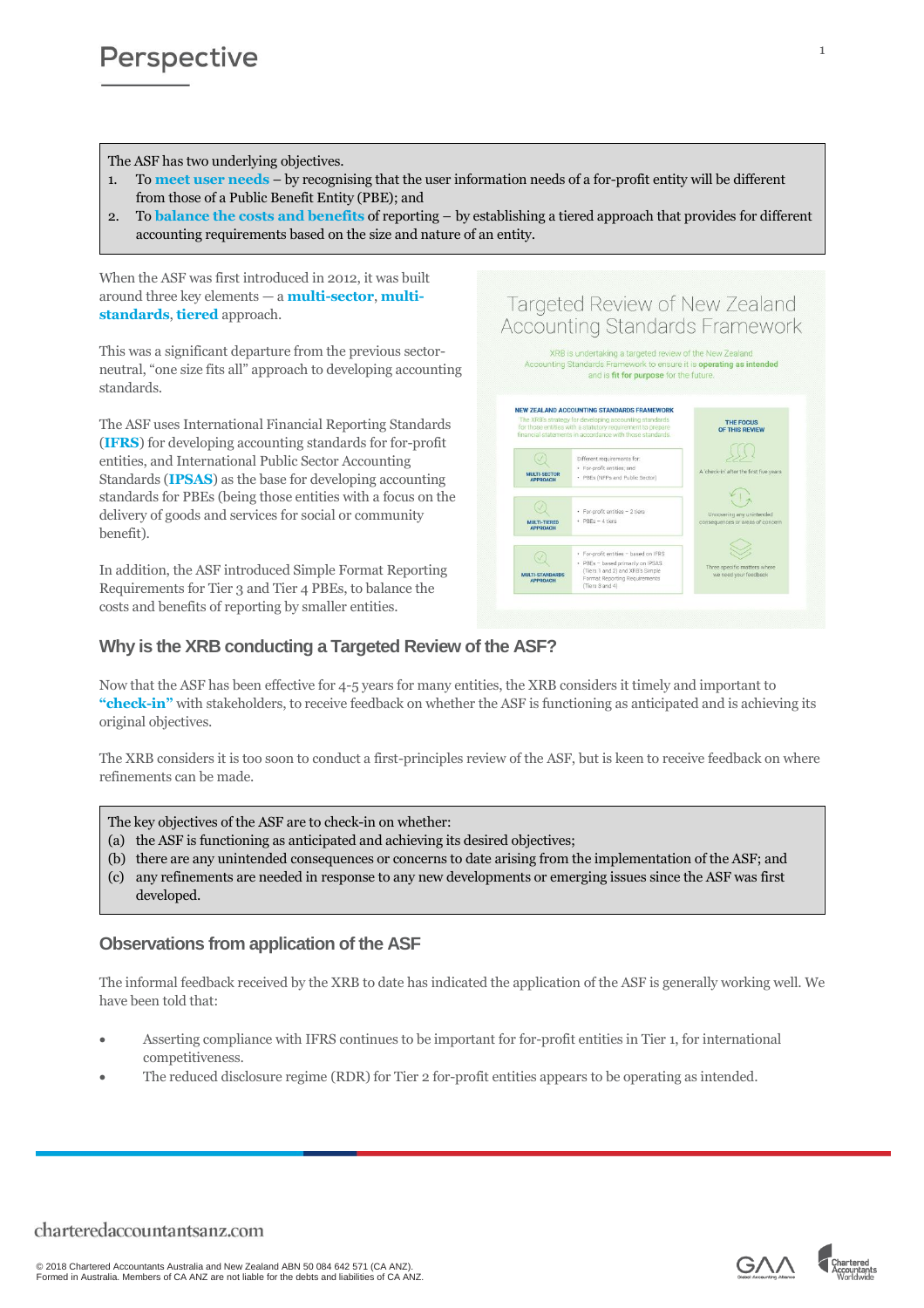## **Perspective**

- The move to PBE Standards based on IPSAS for Tier 1 and Tier 2 PBEs has allowed for the development of standards that reflect the NFP and public sector PBE context.
- The tiered approach and introduction of Simple Format Reporting Requirements for Tier 3 and Tier 4 PBEs has been useful in balancing the costs and benefits of reporting for smaller charities.

The XRB is aware of some implementation challenges being voiced by smaller charities reporting under the Tier 3 and Tier 4 Simple Format Reporting Requirements — for this reason, the XRB is committed to conducting a **separate standards-level review of the Tier 3 and Tier 4 reporting requirements** shortly after the targeted review of the ASF.

For many organisations, financial statements prepared in accordance with accounting standards are critical for demonstrating accountability to stakeholders – be they shareholders and creditors in the for-profit sector, or taxpayers, ratepayers, the general public or donors in the PBE sector.

#### **It is important that we receive feedback and suggestions on the aspects of the ASF for which you believe improvement is needed, to ensure the ASF remains fit for purpose.**

#### **The scope of the targeted review**

The Targeted Review focuses on the ASF itself – the XRB's strategy for developing accounting standards.

It is not a review of specific requirements in accounting standards or auditing and assurance requirements. Nor is it a review of which entities should be required to report under the XRB's accounting standards – this is determined by the Government through legislation.

This is a targeted review and not a first-principles review of the ASF. Therefore, at this stage we are not reconsidering the ASF's multi-sector, multi-tiered approach, or which international standards are used as the base for New Zealand standards.

#### **What aspects of the ASF is the XRB seeking feedback on?**

#### **General feedback**

The Targeted Review is seeking general feedback from constituents.

Are you aware of any developments in the financial reporting environment since the ASF was first developed, or any unintended consequences arising in practice, that would require refinements to the ASF?

In addition, the Targeted Review highlights three specific matters for comment (SMCs).

Feedback on these matters will assist the XRB in considering whether refinements to the ASF are required.

#### **SMC 1: Importance of maintaining close alignment between PBE Standards and IPSAS**

Currently, PBE Standards for public sector and NFP PBEs in Tiers 1 and 2 are closely based on IPSAS. However, maintaining close alignment with IPSAS has recently become more challenging due to international developments. We want to know your thoughts on our strategy for developing PBE Standards going forward.

Should the XRB's strategy for developing PBE Standards prioritise local considerations, to ensure that PBE Standards are "fit for purpose" for the New Zealand environment? Or, is maintaining close alignment with IPSAS more important?



 $\Omega$